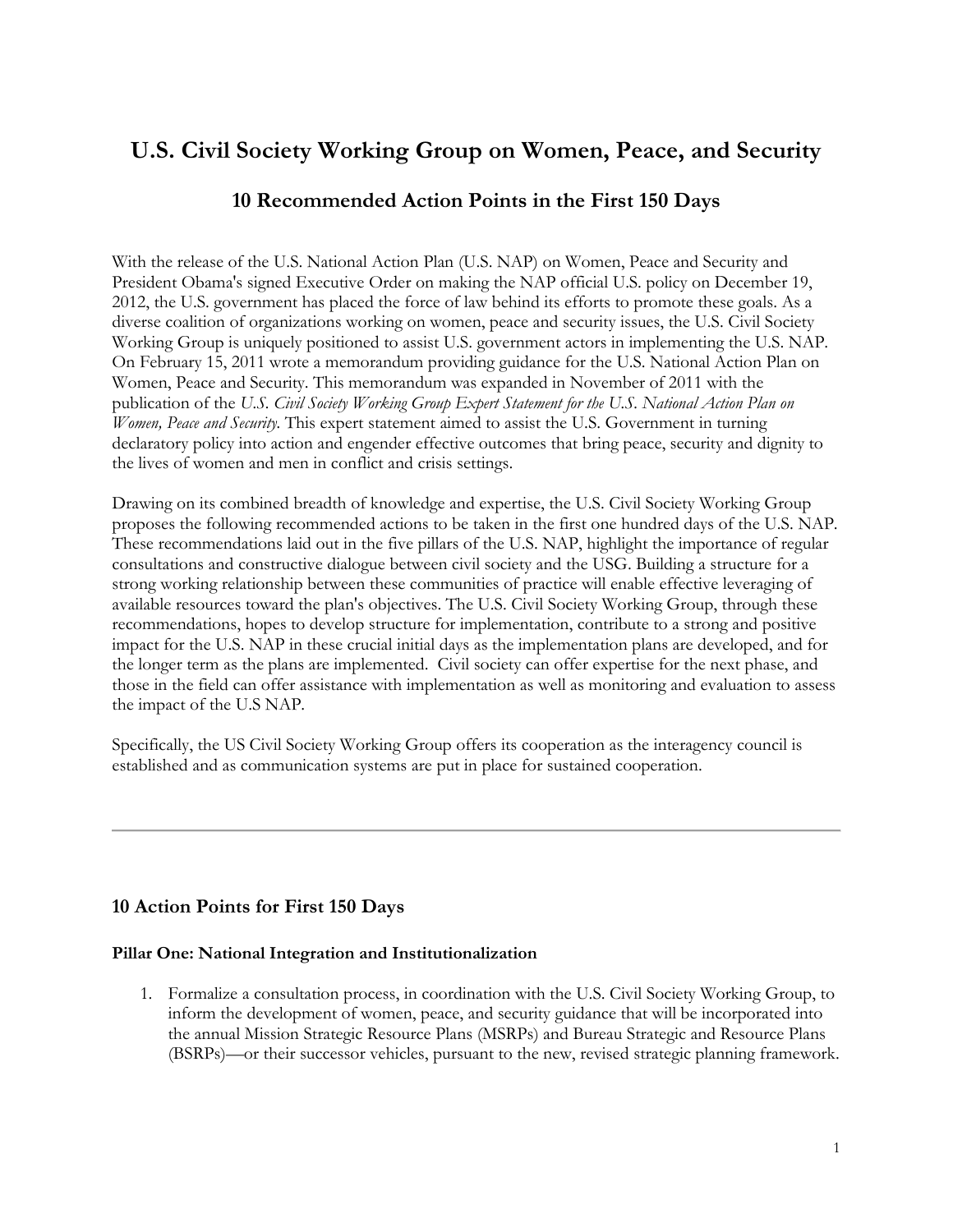2. Establish and facilitate a consultative process designed to provide missions and bureaus of relevant U.S. government agencies access to input, recommendations, and feedback from civil society to inform the development of the annual budget and long-term strategic planning. The Department of State's Office of the Director of Foreign Assistance, USAID's Office of Policy, Planning, and Learning, and the Department of Defense's Office for the Rule of Law and Detainee Policy are well-positioned to lead this effort.

#### **Pillar Two: Participation in Peace Processes and Decision-making**

- 3. Ensure inclusion of women representatives sufficient in number, experience, and influence to participate meaningfully in the ongoing peace negotiations in Afghanistan and between Sudan-South Sudan. To facilitate this, the U.S. should exert its diplomatic influence and work with international partners to provide sufficient material, logistical, and technical support for women's participation.
- 4. Require gender-focused assessments prior to the design of new, relevant programmatic interventions—such as those in support of transitional justice and accountability processes, security sector reform, countering violent extremism, and political transitions. Assessments should require consultations with civil society organizations, particularly those that are womanled, to incorporate the perspectives of women in building the resulting programs and projects, including the development of monitoring and evaluation frameworks that measure gendered impact. These assessments should take place before Requests for Proposals, Statements of Objectives, and/or Statements of Work are drafted.

#### **Pillar Three: Protection from Violence**

- 5. Convene a special meeting of the Presidential Initiatives—Feed the Future, PEPFAR, Global Health Initiative, among others—to determine how to further integrate prevention of genderbased violence into their respective programs as a cross-cutting issue at and beyond the mission level.
- 6. Initiate an immediate "Zero Tolerance of Sexual Abuse and Exploitation (SEA)" policy with regards to actions perpetrated by U.S. government employees, U.S. military, and contractors in all places where the U.S. has government personnel, military, and contractors deployed. The policy must include abuse within the U.S. military itself.

#### **Pillar Four: Conflict Prevention**

- 7. Initiate a full review and comparison of existing conflict assessment methodologies and tools to determine effective and relevant gender-sensitive indicators, and means of analyzing data collected that ensure broad participation of civil society. Based on the review, launch three to five pilot gendered conflict early warning/response analysis/assessments projects, taking into account different contexts; for example, consider Kenya (potential election violence), Iran (impact of sanctions and threat of war), Central Asia (instability and crisis of governance), and Afghanistan (impact and implications of U.S. troop withdrawal).
- 8. Policies and programming in countries affected by the Arab awakening should incorporate a gender perspective up front and be attentive to early warning indications of repressive measures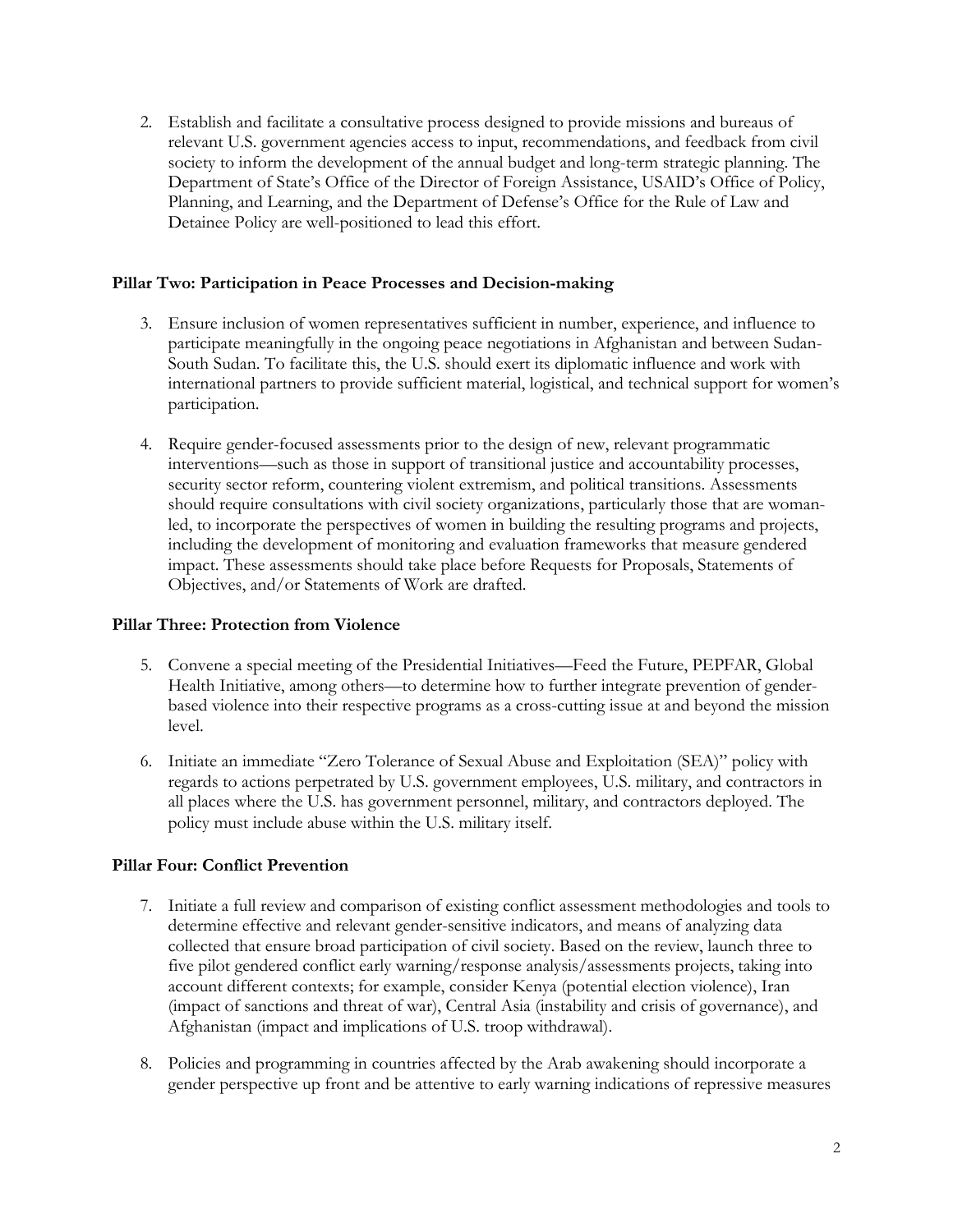and actions against women in these countries imposed by extremist Islamist groups. Ensure effective support for national women's movements in affected countries.

#### **Pillar 5: Access to Relief and Recovery**

- 9. Include more detailed language on adherence to relevant Sphere Project and Inter-Agency Standing Committee Principles on protection and gender, including gender-based violence, in all relevant U.S. government Guidance for Proposals. Develop associated staffing plans to strengthen these federal agencies' capacity on protection and gender issues in order to evaluate proposals against such guidance and monitor implementation and impact.
- 10. Intensify U.S. engagement with government partners, U.N. agencies, and civil society to ensure much better protection for women and girls, with a particular focus on the Horn of Africa in Mogadishu, the Daddab refugee complex and outlying areas, and the Dollo Ado camp in Ethiopia.

#### **Conclusion and Looking Forward**

The U.S. Civil Society Working Group welcomes the launch of the U.S. NAP and the Executive Order instituting it, and we applaud the Administration's selection of the five pillars with heavy emphasis on fostering an inclusive and effective dialogue to guide implementation and national integration of the spirit of the policy. We look forward to supporting the successful implementation of the Plan and propose the following next steps regarding our collaboration in this important effort:

- Section 3.b.i of the Executive Order states the designation of one or more officers as responsible for coordinating and implementing the U.S. NAP. In the next 150 days (as per the EO), the U.S. government will publish and make available an organizational chart listing the names, positions, contact information, and the level and areas of responsibilities of such designated officers*.* Such identification helps civil society members be more strategic in their ability to offer assistance. *In accordance with the principles of transparency and accountability, the U.S. Civil Society Working Group will raise public awareness of the structure established and its membership.*
- Section 3.b.ii. of the EO states that, within 150 days of the release of the U.S. NAP, agencyspecific implementation plans will be submitted to the Assistant to the President and the National Security Advisor. Agency-specific implementation plans should include line item budgets and the timeframe for the funding. They should also indicate whether the activities are part of existing programs and budgets or if there are new funds available to address the outlined actions. *The U.S. Civil Society Working Group should review and provide comment on the plan 60 days before submission to the Assistant to the President and the National Security Advisor*.
- Section 3.b.iii. of the EO states that agencies will execute and monitor their plans and report on them to the Assistant to the President and the National Security Advisor. The U.S. government will outline a concrete process for this, including a multi-disciplinary oversight body that includes significant representation from civil society, federal, and executive agencies. *The monitoring and reporting documents should be made available to the U.S. Civil Society Working Group for periodic review, monitoring, and feedback.*
- Section 4.c of the EO states that there will be a periodic review of the U.S. NAP and that a first review will take place in 2015; the Plan states review will be conducted annually and that civil